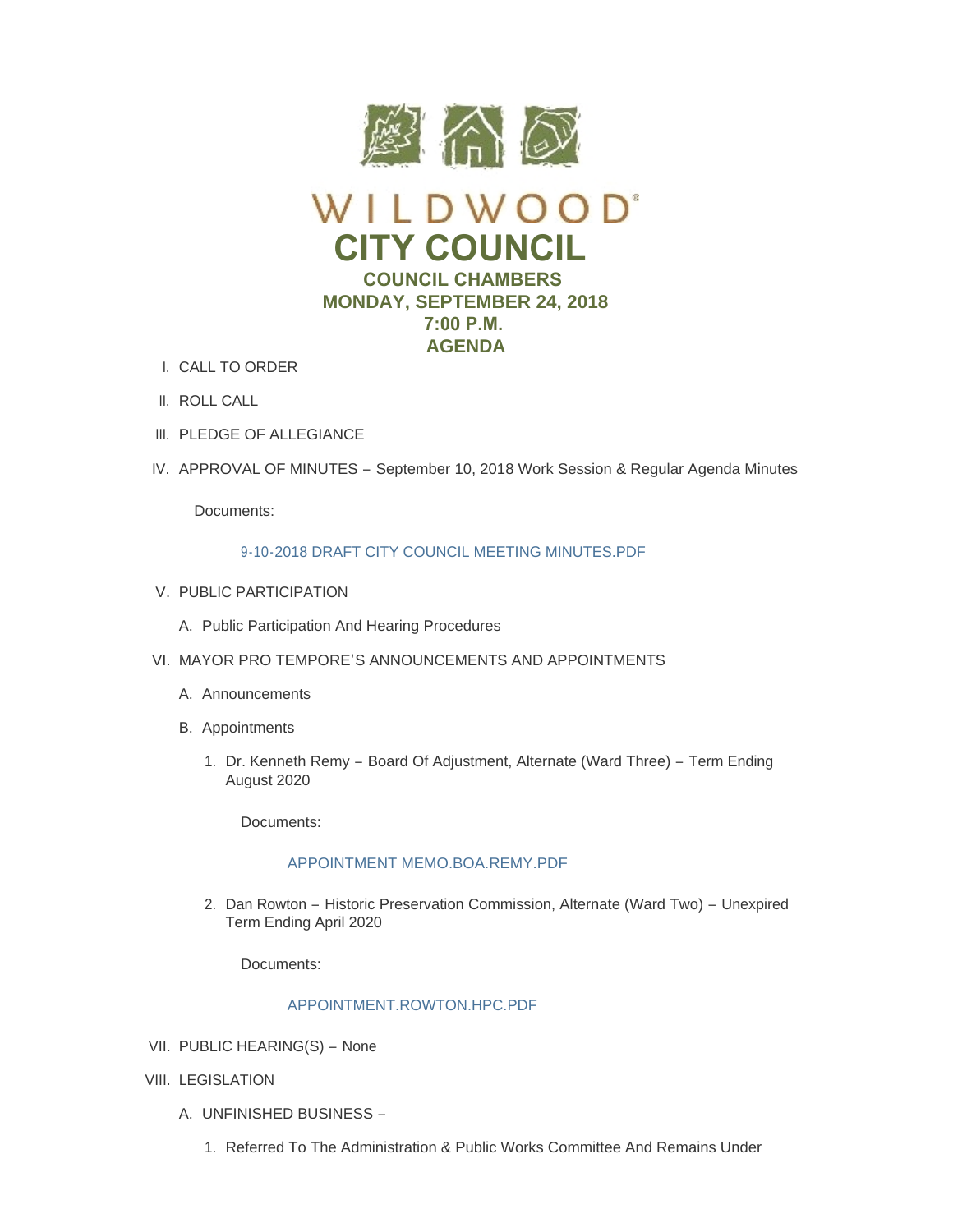Review By The Committee

BILL #2392 1.

AN ORDINANCE OF THE CITY OF WILDWOOD, MISSOURI, AMENDING SUBPARAGRAPH (11) OF SUBSECTION (A) OF SECTION 110.210 OF THE CODE OF ORDINANCES OF THE CITY OF WILDWOOD, BY DELETING IT IN ITS ENTIRETY; ENACTING, IN LIEU THEREOF, A NEW SUBPARAGRAPH (11) OF SUBSECTION (A) OF SECTION 110.210; AND PROVIDING RULES OF PROCEDURE FOR THE CITY COUNCIL. *Recommended by the Administration/Public Works Committee* (Wards – All) Direct Budgetary Impact: None

Documents:

[BILL 2392.PDF](https://www.cityofwildwood.com/AgendaCenter/ViewFile/Item/17232?fileID=24397)

BILL #2397 2.

AN ORDINANCE REVISING THE BUDGET FOR THE CITY OF WILDWOOD, MISSOURI, FOR THE FISCAL YEAR COMMENCING ON JANUARY 1, 2018 AND ENDING ON DECEMBER 31, 2018. *Recommended by the City Administrator* (Second Reading) (Wards – All)

Direct Budgetary Impact: TBD

Documents:

#### [BILL 2397.PDF](https://www.cityofwildwood.com/AgendaCenter/ViewFile/Item/17233?fileID=24398)

- B. NEW BUSINESS
	- BILL #2398 1.

AN ORDINANCE OF THE CITY OF WILDWOOD, MISSOURI, AUTHORIZING THE MAYOR TO NEGOTIATE AND EXECUTE A CITY-CONTRACTOR AGREEMENT ON BEHALF OF THE CITY OF WILDWOOD WITH KELPE CONTRACTING, INC., FOR THE REPLACEMENT OF THE FORBY ROAD BOX CULVERT #320 OVER CLIFTE CREEK-FORBY CREEK, INCLUDING TRAFFIC CONTROL AND OTHER INCIDENTAL ITEMS AS SHOWN ON THE CONSTRUCTION DRAWINGS AND SPECIFICATIONS. *Recommended by the Administration/Public Works Committee* (First Reading) (Ward - Six)

Direct Budgetary Impact: \$360,499.13

Documents:

#### [BILL 2398.PDF](https://www.cityofwildwood.com/AgendaCenter/ViewFile/Item/17235?fileID=24399)

BILL #2399 2.

AN ORDINANCE BY THE CITY COUNCIL OF THE CITY OF WILDWOOD, MISSOURI ENACTING OR OTHERWISE AMENDING CERTAIN COMPONENTS OF THE CODE OF ORDINANCES OF THE CITY OF WILDWOOD, MISSOURI, SUCH BEING SPECIFIC TO THE LAND USE APPEAL AND PROTEST PROCEDURES, ALONG WITH IMPROVING CITIZEN NOTIFICATIONS EFFORTS, BY ENACTING A NEW SUBSECTION TO 415.500 (I.) APPEAL, PROTEST, OR CITY COUNCIL REVIEW OF PLANNING COMMISSION DECISION, WHILE ALSO AMENDING SUBSECTIONS OF SECTION 415.500 (H) AND (I) CUP 15-DAY REVIEW; SUBSECTIONS OF SECTION 415.530 APPEAL AND PROTEST PROCEDURE FOR CHANGE OF ZONING AND SPECIAL PROCEDURES; AND SUBSECTIONS OF SECTION 415.560 PROCEDURE FOR AMENDING THE ZONING ORDINANCE, ALL IN ACCORDANCE WITH THE ACTIONS OF THE AD-HOC COMMITTEE OF CITY COUNCIL AND THE PLANNING AND ZONING COMMISSION'S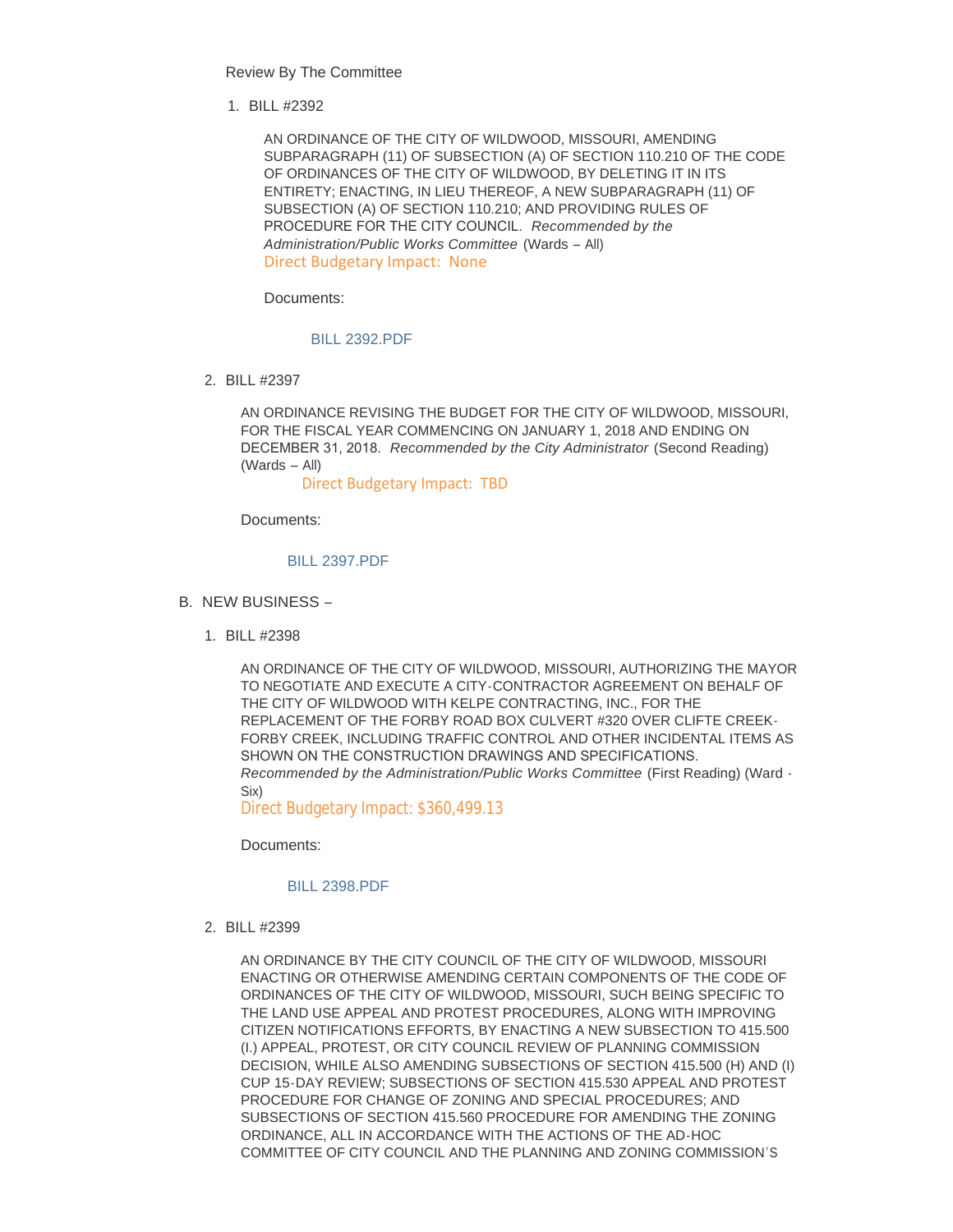LETTER OF RECOMMENDATION DATED SEPTEMBER 4, 2018. *Recommended by the Department of Planning* (First Reading) (Wards - All) Direct Budgetary Impact: None

Documents:

### [BILL 2399.PDF](https://www.cityofwildwood.com/AgendaCenter/ViewFile/Item/17237?fileID=24413)

BILL 2400 3.

AN ORDINANCE AUTHORIZING THE APPROVAL OF A FOURTH REPLACEMENT DEPOSIT AGREEMENT FOR THE "MERIDIEN SUBDIVISION" [PLAT BOOK 350, PAGES 174-178]; A THIRTY (30) LOT DIVISION OF A NINETY-NINE (99) ACRE TRACT OF LAND THAT IS LOCATED IN SECTION 23, TOWNSHIP 45 NORTH, RANGE 3 EAST, CITY OF WILDWOOD, ST. LOUIS COUNTY, MISSOURI, BEING MORE SPECIFICALLY SITUATED ON THE NORTH SIDE OF ORRVILLE ROAD, EAST OF STATE ROUTE 109. *Recommended by the Department of Planning* (First Reading) (Ward – Three) Direct Budgetary Impact: None

Documents:

#### [BILL 2400.PDF](https://www.cityofwildwood.com/AgendaCenter/ViewFile/Item/17247?fileID=24403)

BILL #2401 4.

AN ORDINANCE BY THE CITY COUNCIL OF THE CITY OF WILDWOOD, MISSOURI AUTHORIZING THE MAYOR OF THE CITY OF WILDWOOD, MISSOURI TO EXECUTE AN AGREEMENT WITH THE PROPERTY OWNER OF 4522 FOX CREEK LANE (THOMAS S. ILGES TRUSTEE, Et al.) FOR THE PURPOSES OF PLACING A PUBLIC UTILITY POLE ON THEIR RESPECTIVE LOT THAT WILL PROVIDE FOR HIGH-SPEED INTERNET SERVICE TO THE SURROUNDING NEIGHBORHOOD. *Recommended by the Department of Planning* (First Reading) (Ward – Six) Direct Budgetary Impact: None

Documents:

#### [BILL 2401.PDF](https://www.cityofwildwood.com/AgendaCenter/ViewFile/Item/17239?fileID=24414)

BILL #2402 5.

AN ORDINANCE BY THE CITY COUNCIL OF THE CITY OF WILDWOOD, MISSOURI AUTHORIZING THE MAYOR OF THE CITY OF WILDWOOD, MISSOURI TO EXECUTE AN AMENDED AGREEMENT WITH BYRNE SOFTWARE TECHNOLOGIES, INC. FOR CERTAIN REFINEMENTS TO THE PLANNED CITY-SPECIFIC SOFTWARE PROGRAM, WHICH WILL OFFER INFORMATION AND PERMIT MANAGEMENT SOLUTIONS TO UNIQUELY ADDRESS THE DIVERSE NEEDS OF WILDWOOD RESIDENTS, BUSINESSES, AND CUSTOMERS BY ENHANCING TEAM MEMBERS' WORKFLOW AND MAKING PUBLICLY AVAILABLE INFORMATION MORE ACCESSIBLE TO ALL USER GROUPS. *Recommended by the Department of Planning and Parks* (First Reading) (Wards – All)

Direct Budgetary Impact: \$9,000

Documents:

#### [BILL 2402.PDF](https://www.cityofwildwood.com/AgendaCenter/ViewFile/Item/17240?fileID=24415)

IX. RESOLUTIONS - None